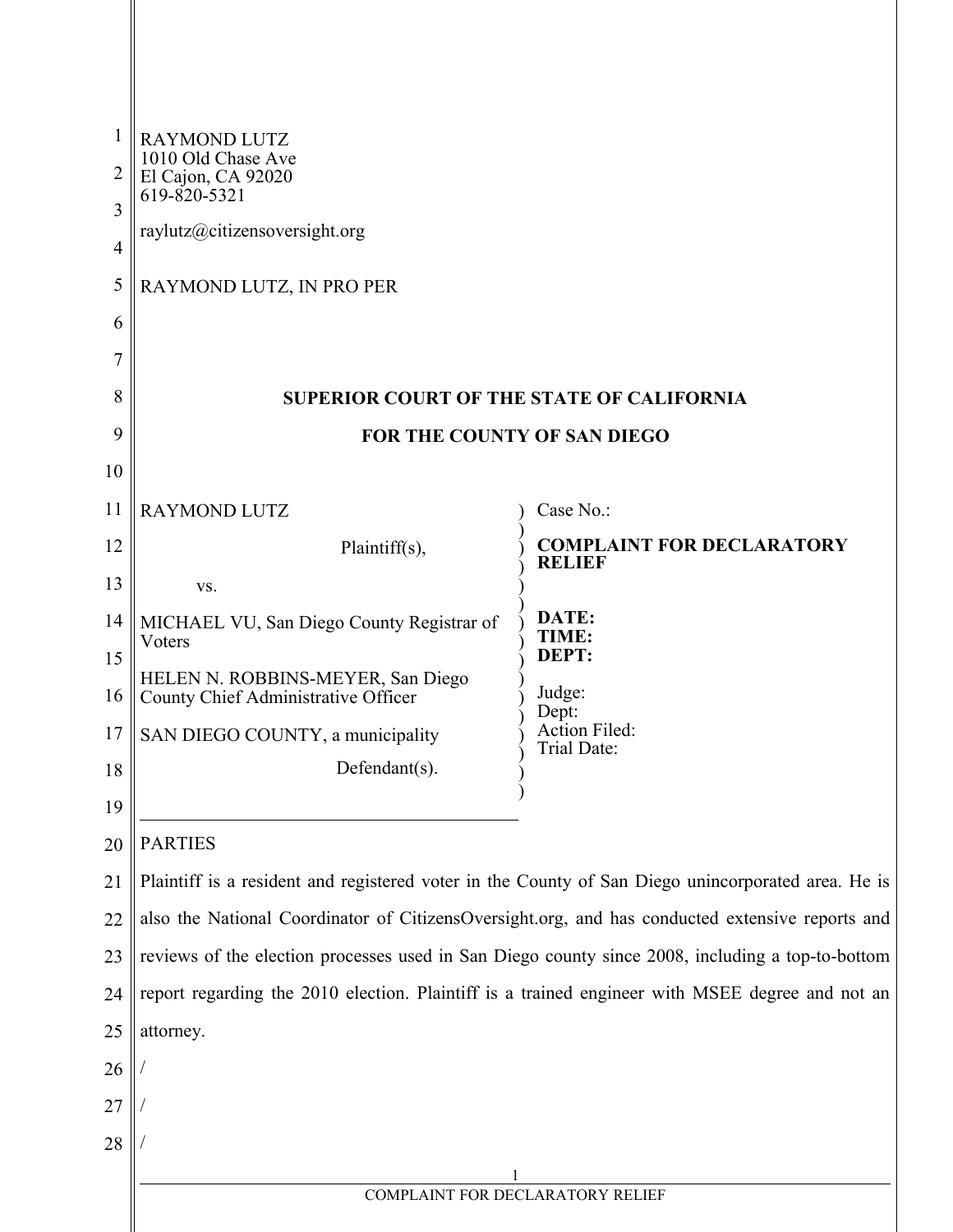| 1              | Defendant Michael Vu, San Diego County Registrar of Voters, is responsible for conducting            |
|----------------|------------------------------------------------------------------------------------------------------|
| $\overline{2}$ | election procedures in compliance with California State Law, including the California State          |
| 3              | Elections Code.                                                                                      |
| $\overline{4}$ |                                                                                                      |
| 5              | Defendant Helen N. Robbins-Meyer, Chief Administrative Officer, County of San Diego, has             |
| 6              | ultimate responsibility for operation of the County of San Diego to ensure compliance with all laws, |
| 7              | including compliance with the California Elections Code, maintains an office at the County           |
| 8              | Administration Building located in the City of San Diego at 1600 Pacific Highway, Rm 166, San        |
| 9              | Diego, CA, 92101. Robbins-Meyers is the supervisor to Michael Vu.                                    |
| 10             |                                                                                                      |
| 11             | Defendant County of San Diego is a municipality in the State of California and operates as an        |
| 12             | election district under the California State Election Code, with principle offices in the County     |
| 13             | Administration Building as described above.                                                          |
| 14             |                                                                                                      |
| 15             | Plaintiff complains and for causes of action alleges as follows:                                     |
| 16             |                                                                                                      |
| 17             | <b>SUMMARY:</b>                                                                                      |
| 18             | The San Diego County Registrar of Voters is not in compliance with California Elections Code         |
|                | 19    regarding the number of Vote-by-Mail (VBM) ballots hand-counted in the 1% manual tally and     |
| 20             | requests that the Registrar of Voters comply with the law and                                        |
| 21             | a) include all VBM ballots in the calculation of the required number of batches to achieve           |
| 22             | one-percent, and                                                                                     |
| 23             | b) thus the number of VBM batches will increase from 8 to approximately 15;                          |
| 24             | c) all VBM ballot batches be involved in the selection of batches involved in the 1% manual          |
| 25             | tally;                                                                                               |
| 26             | d) all provisionals and ballots removed during QC inspection should be included in the 1%            |
| 27             | manual tally; and                                                                                    |
| 28             |                                                                                                      |
|                | 2<br>COMPLAINT FOR DECLARATORY RELIEF                                                                |

 $\parallel$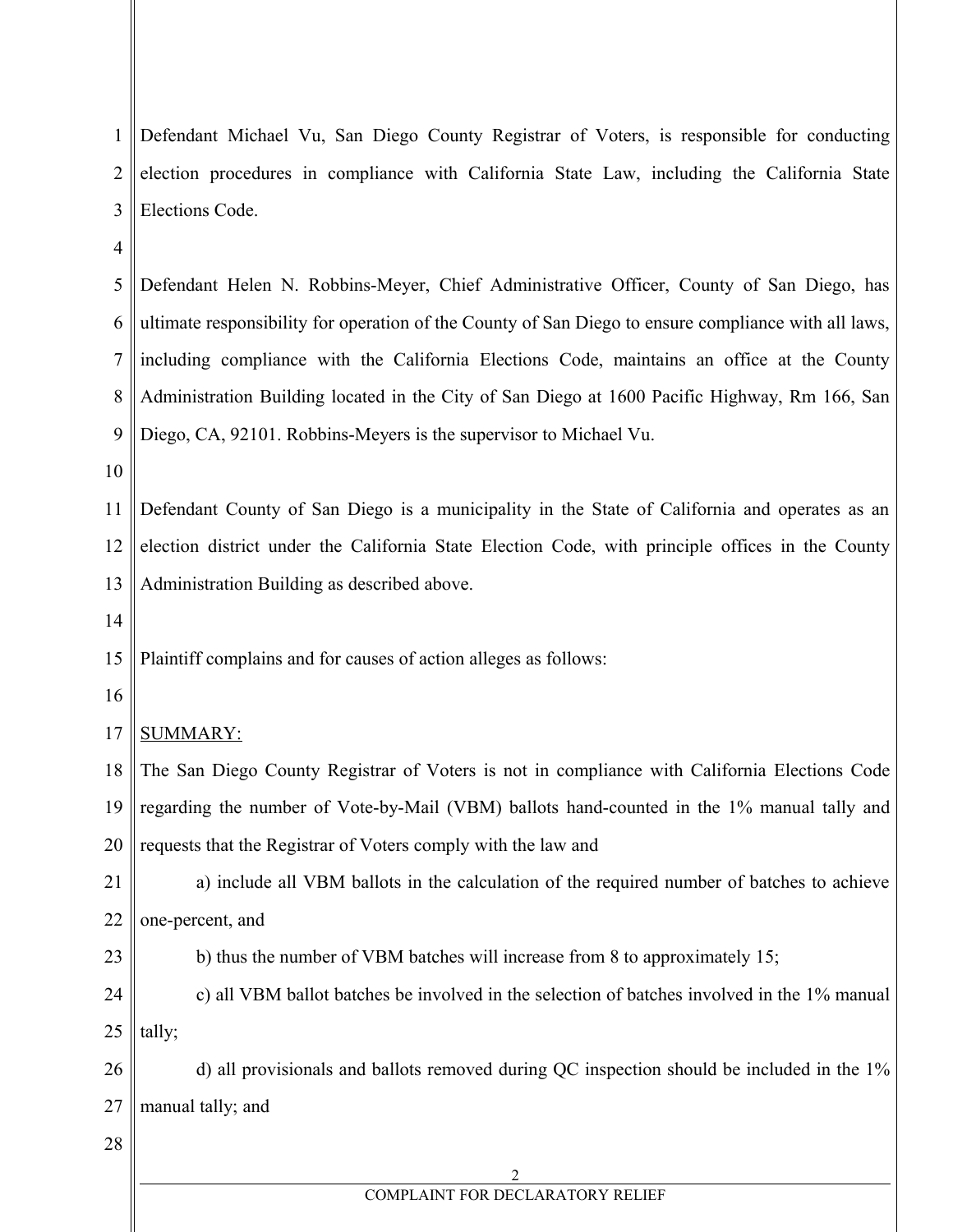| 1              | e) and data file(s) that reflect the tally of votes in each batch counted should be available to   |
|----------------|----------------------------------------------------------------------------------------------------|
| 2              | the public so a direct comparison can be made between the results of scanning the batch and the    |
| 3              | results achieved in the hand-tally process.                                                        |
| 4              |                                                                                                    |
| 5              | <b>BACKGROUND:</b>                                                                                 |
| 6              |                                                                                                    |
| $\overline{7}$ | Manual Tally                                                                                       |
| 8              | California Election Code Section 153601 describes the activities required in conduct of processing |
| 9              | the votes with regard to the "1% Manual Tally".                                                    |
| 10             |                                                                                                    |
| 11             | The applicable section of the law is as follows:                                                   |
| 12             | 15360 a.(2) A two-part public manual tally, which includes                                         |
| 13             | both of the following:                                                                             |
| 14             | A public manual tally of the ballots, not including<br>(A)                                         |
| 15             | vote by mail ballots, cast in 1 percent of the precincts                                           |
| 16             | chosen at random by the elections official and conducted                                           |
| 17             | pursuant to paragraph (1).                                                                         |
| 18             | (B) (i) A public manual tally of not less than 1 percent of                                        |
| 19             | the vote by mail ballots cast in the election. Batches of vote                                     |
| 20             | by mail ballots shall be chosen at random by the elections                                         |
| 21             | official.                                                                                          |
| 22             | (ii) For the purposes of this section, a "batch" means a set                                       |
| 23             | of ballots tabulated by the voting system devices, for which                                       |
| 24             | the voting system can produce a report of the votes cast.                                          |
| 25             |                                                                                                    |
| 26             | The 1% manual tally is conducted by teams of workers who carefully manually count and tally        |
| 27             | votes of all the ballots in selected precincts. One use of the 1% Manual Tally is to detect        |
| 28             | discrepancies and any possible computer programming errors. However, election integrity<br>3       |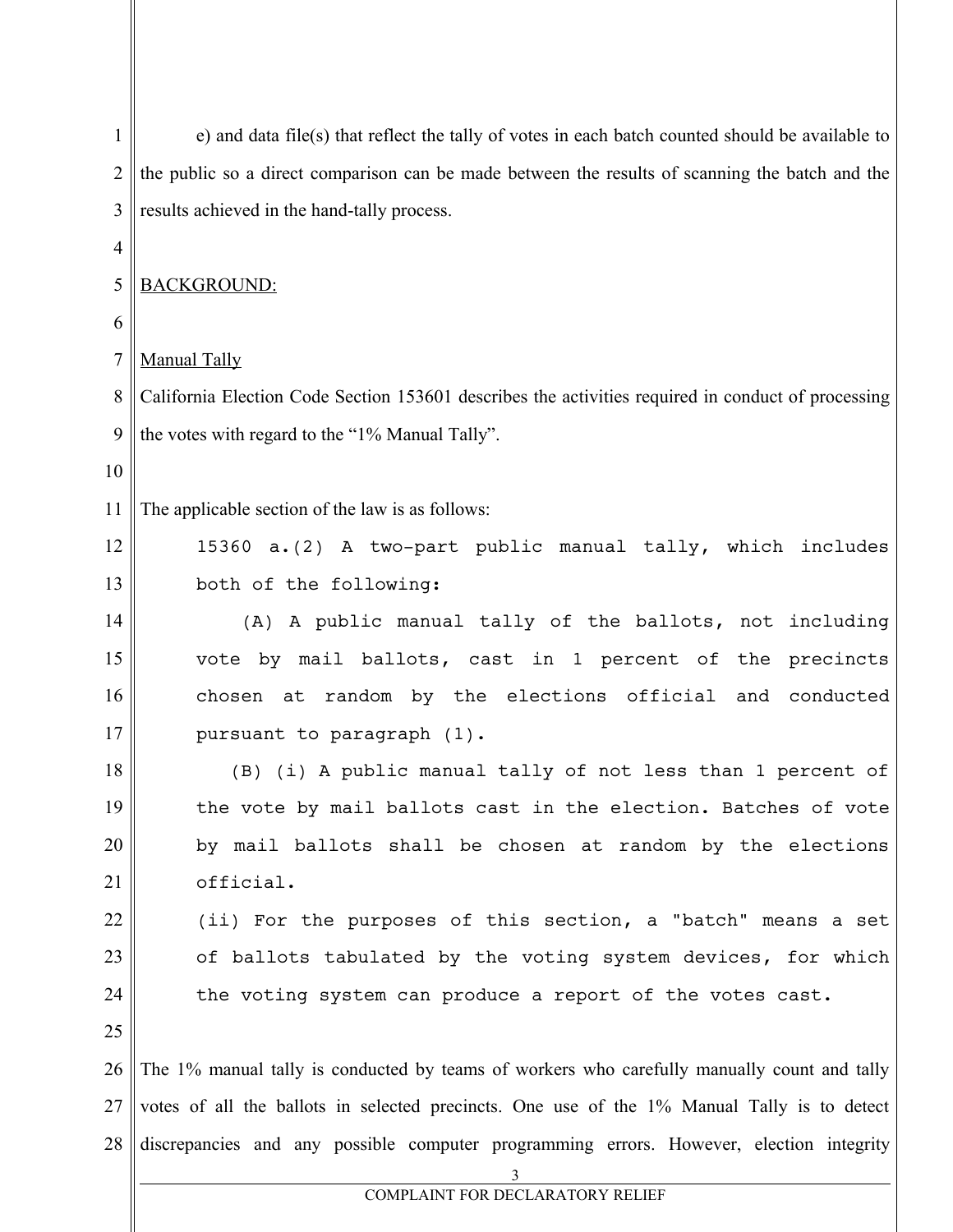1 2 3 4 advocates also see the 1% manual tally as a means to ensure larger integrity of the vote-counting process. The 1% Manual Tally, with careful oversight, can also a check on the integrity of the workers at the Registrar and can detect hackers from the outside who may alter the vote in the central tabulator.

5

6 7 Regardless of the stated purpose, the 1% manual tally should be conducted according to the full extent of the provisions of law.

8

9 There are two major classes of ballots processed by the 1% manual tally.

10 11 12 13 POLLS BALLOTS: Ballots cast in at a physical polling place to vote (generally) on election day. Included in this set are all ballots that are not Vote-by-mail ballots, including provisional ballots. Provisional Ballots are used at the polling place if there is some question about the validity of the ballot, so these can be reviewed later.

14 15 16 VOTE-BY-MAIL (VBM) BALLOTS: Deposited in the mail and postmarked no later than election day. These days, VBM ballots may comprise as much or more than 60% of the total votes cast.

17

18 19 20 21 22 It is important to note the wording of the 1% manual tally provisions carefully, as they were crafted with an intent to be succinct and meaningful. The first set of ballots, the polls ballots, are all ballots that are not VBM ballots. This then would include all provisional ballots, for example, because it is the intent of this provision, we argue, to include absolutely all ballots in the universe of ballots to be checked by the 1% manual tally.

23

24 25 26 27 The other set are all VBM ballots "cast." Not "received", not "processed" and not "tallied." The wording is "cast." The word "cast" is not explicitly defined by the elections code, but the common meaning is that a ballot is "cast" when it leaves control of the voter and is turned over to the elections official. In the precinct, the ballot is cast when it is inserted into the ballot box. VBM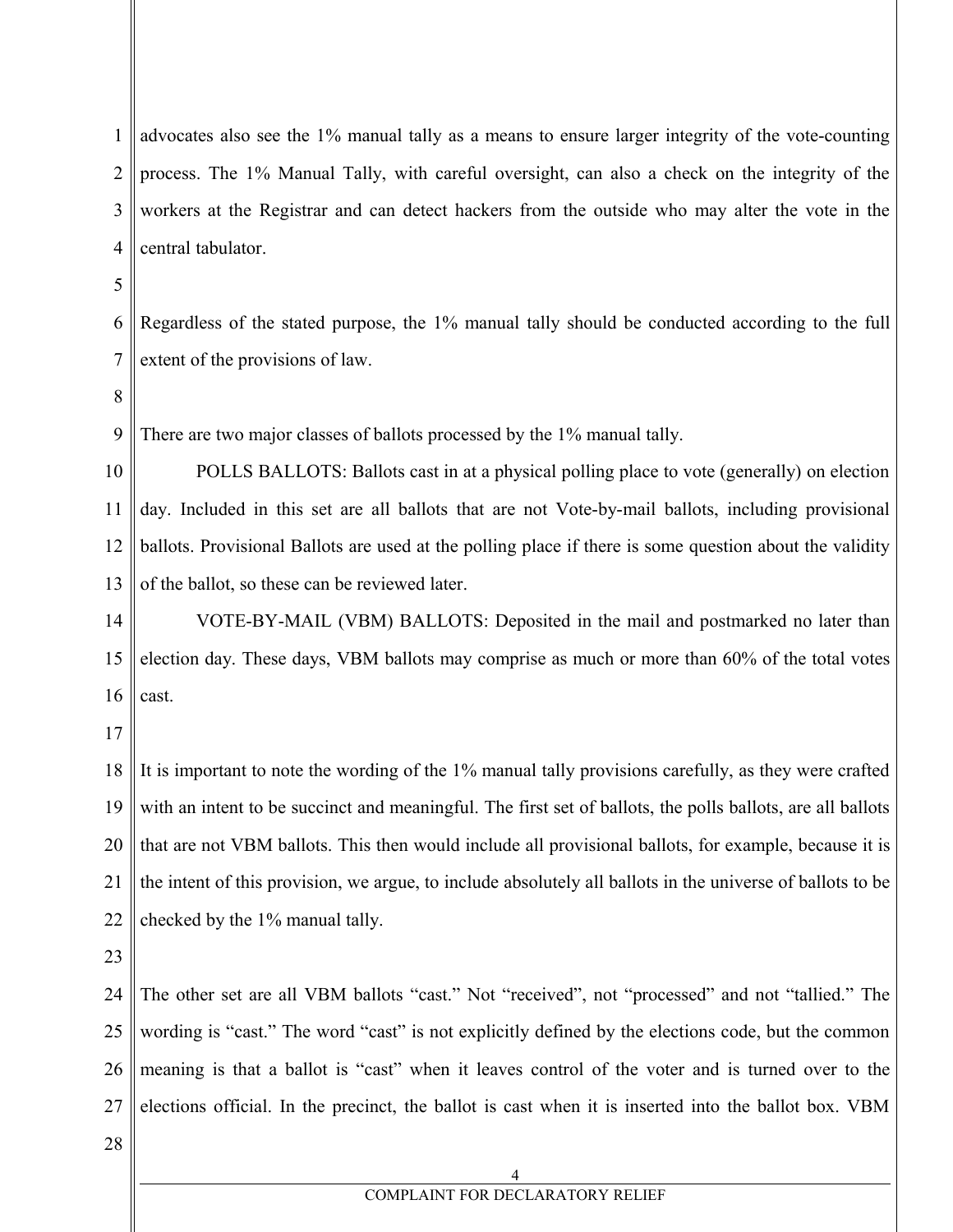1 2 3 4 5 6 7 8 9 ballots are cast when they are submitted to the U.S. Postal Service or hand-delivered to a precinct or the Registrar of Voters. 1% Manual Tally Options There are two options for conducting the 1% manual tally, as specified in CEC Sec. 15360. The first is to tally 1% of all the precincts, poll ballots and VBM ballots. The second is to conduct the tally in two parts, one being the polls ballots, and one being the VBM ballots which are grouped into batches rather than being grouped by precinct.

10 11 12 San Diego County conducts their 1% manual tally according to the second option. VBM ballots are grouped into "batches" with mixed precincts and mixed ballot types, with approximately 400 ballots per batch.

13

#### 14 Scope of Manual Tally

15 16 17 EXHIBIT C is the public notice of the manual tally procedure. It states that "Pursuant to State Law, a manual tally of at least 1% of the precincts and 1% of the mail ballots, selected at random, is required as part of the post-Election Day canvass of the election."

18

19 20 21 22 We note there are no other categories or exclusions. The public notice does not say that "the manual" tally includes 1% of the precinct ballots minus the provisional ballots and minus those omitted in the QC process." The public notice does not say that it is "1% of the mail ballots already processed, excluding about 285,000 ballots not yet processed."

23

24 25 26 27 Elections law allows the Registrar to start counting VBM ballots early on Election Day prior to the close of polls, while withholding the resulting tally from the public until polls close at 8pm. The initial tally provided to the public and media at that time are VBM ballots that were received early in the process or voters who cast their ballot at the registrar's office.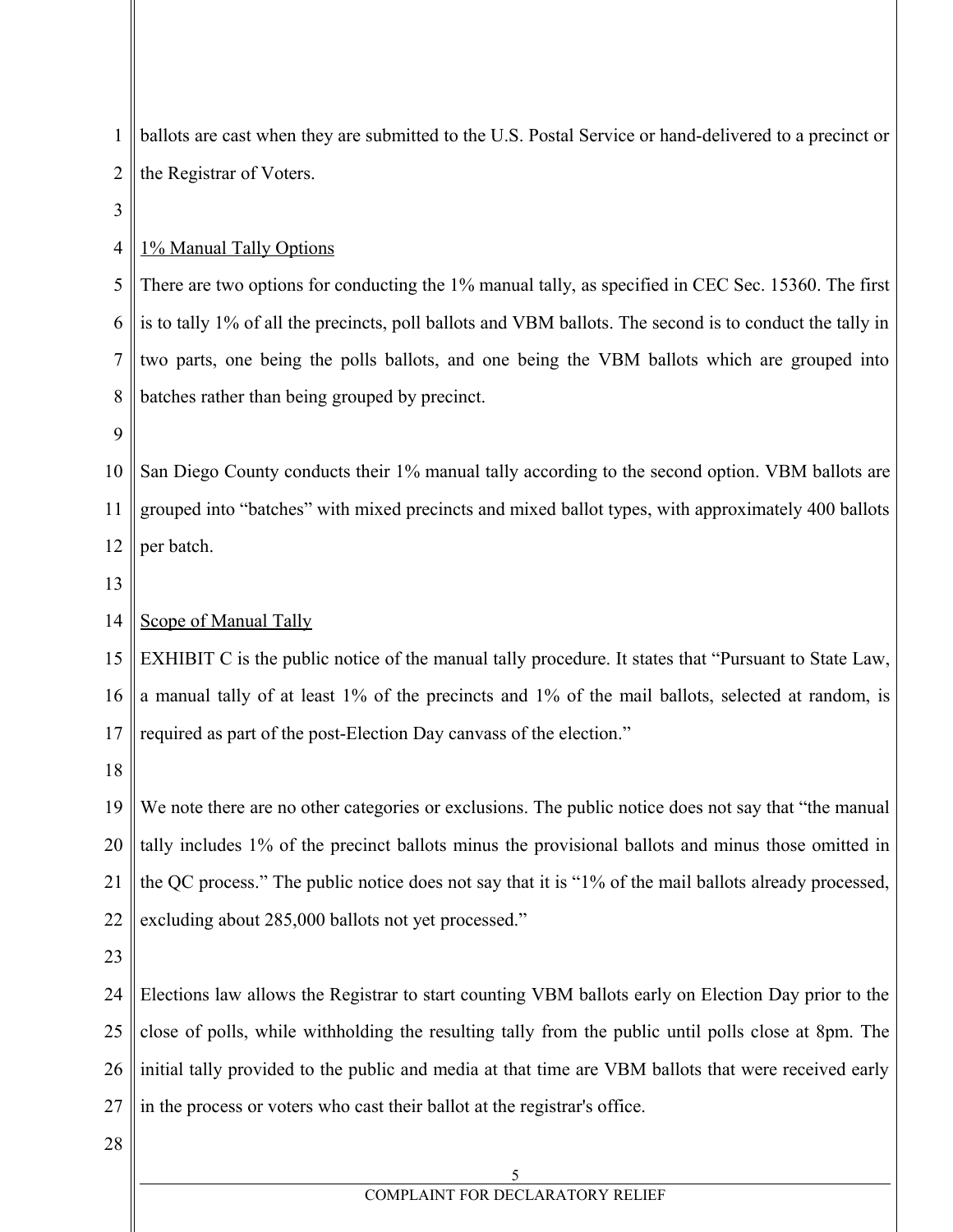1 2 3 After the polls close, polls ballots are transported from each polling place to the Registrar of Voters' office and they are scanned over the course of the night. The first step in this process is receiving the boxes of ballots from the precinct.

4

### 5 QC Inspection Removal of Ballots

6 7 8 9 10 11 12 13 14 When received by the Registrar of Voters, The boxes are opened and the ballots are given an initial inspection. At this point, we learned that a number of ballots may be removed from the precinct box. In our review of the process in 2010, about 5% of the ballots were removed at this point for any of a number of reasons, such as additional marking, mutilation, etc. These ballots may be "remade" prior to scanning by a remaking group. These ballots are currently not included in the 1% manual tally process. We don't know how many ballots were removed in this fashion in this election because the ROV does not provide this information. We can, however, determine this number by reviewing the number of signatures on sign-in rosters and then subtracting the number actually scanned.

15

#### 16 Unofficial Results

17 18 19 Sometime early in the morning, the set of early VBM ballots has been scanned and all the normal (not provisional and not removed due to QC inspection) ballots from the precincts have been scanned. This forms the initial unofficial results of the election.

20

21 22 At the end of election night, the website of the Registrar said that 285,000 ballots were yet to be counted. See Exhibit B, which is a snapshot of the header of that page the day after the election.

23

#### 24 Random selection of Precincts and Batches

25 26 The day after the election, the random selection is performed. The selection is done only on the set of ballots already processed (not including the 285,000 ballots mentioned as "still to be counted.")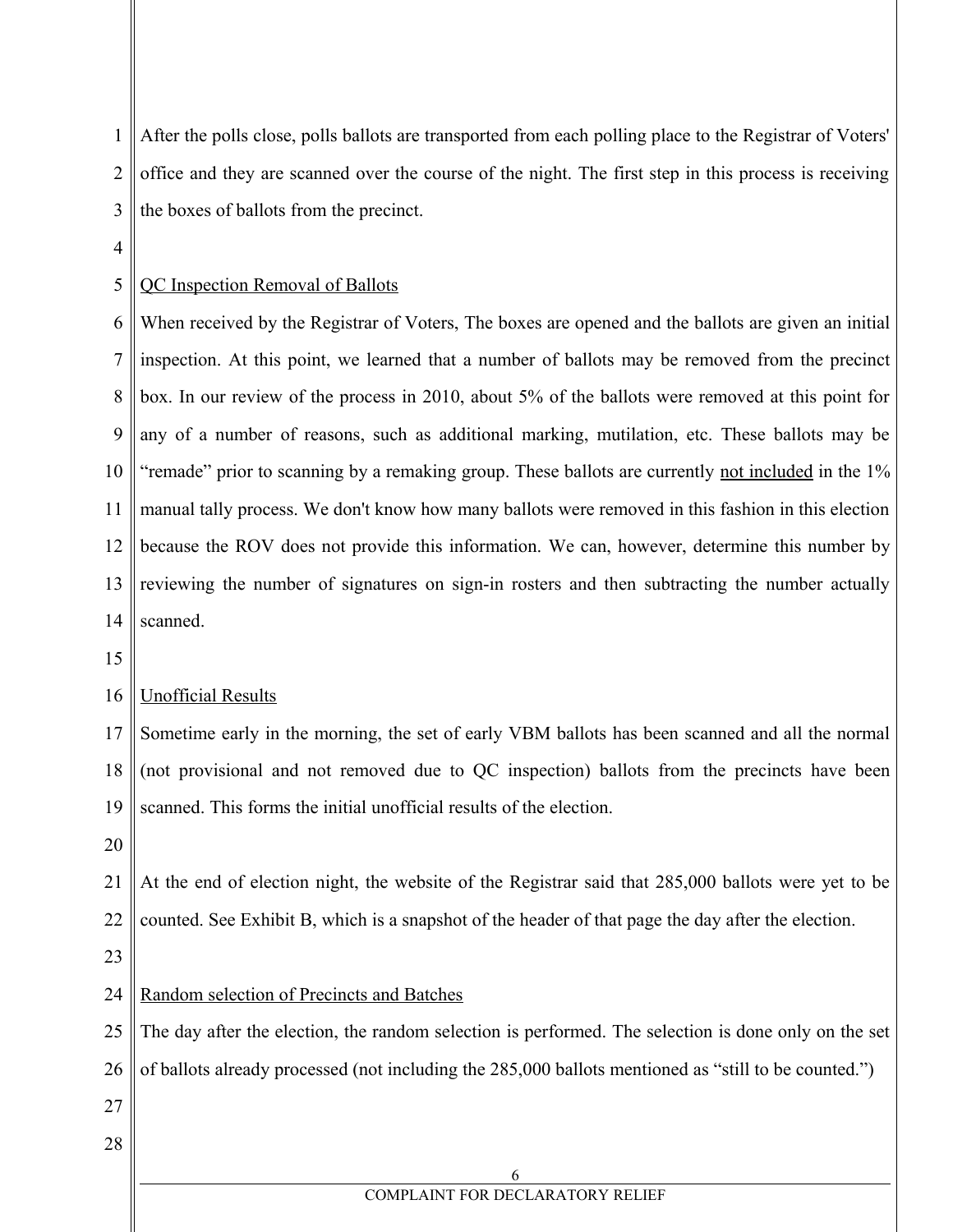1 2 We have asked the Registrar of Voters to delay this selection process so as to include all the VBM ballots but he refused. (See Exhibit F, email correspondence with Michael Vu.)

3

4 5 6 7 8 9 Members of the public are requested to assist in the random selection of precincts and VBM batches. There are 1522 precinct in San Diego County. The selection of precincts is performed using three sets of ping pong balls marked 0-9 and one set of two ping pong balls marked with 0 and 1. A member of the public selects one precinct out of 1522 by choosing one ball from each of the ones, tens, hundreds, and thousands containers. A total of 16 precincts are chosen in this manner. See Exhibit D.

10

11 12 13 (In addition to these 16 precincts, precincts and races are chosen by the registrar to ensure that all races in the election are checked by a manual tally procedure. These additional precincts and races are added later.)

14

15 16 17 Immediately after choosing the 16 precincts, a member of the public selects 1% of the VBM batches already scanned. This is done in a similar way to the selection of precincts, using ping pong balls. See Exhibit E for the batches selected.

18

19 20 21 There were about 730 mail in "batches" included in the 1% manual tally selection process. If there are are 400 ballots in each batch, this represents about 730\*400=292,000 ballots included in the VBM tally process.

22

23 24 25 26 Plaintiff attended the public selection process and video recorded the process. Plaintiff mentioned the discrepancy between the 730 batches and the fact that the 285,000 unprocessed VBM and provisionals was not included in the selection process. They said the 1% manual tally only includes the VBM ballots already scanned.

- 27
- 28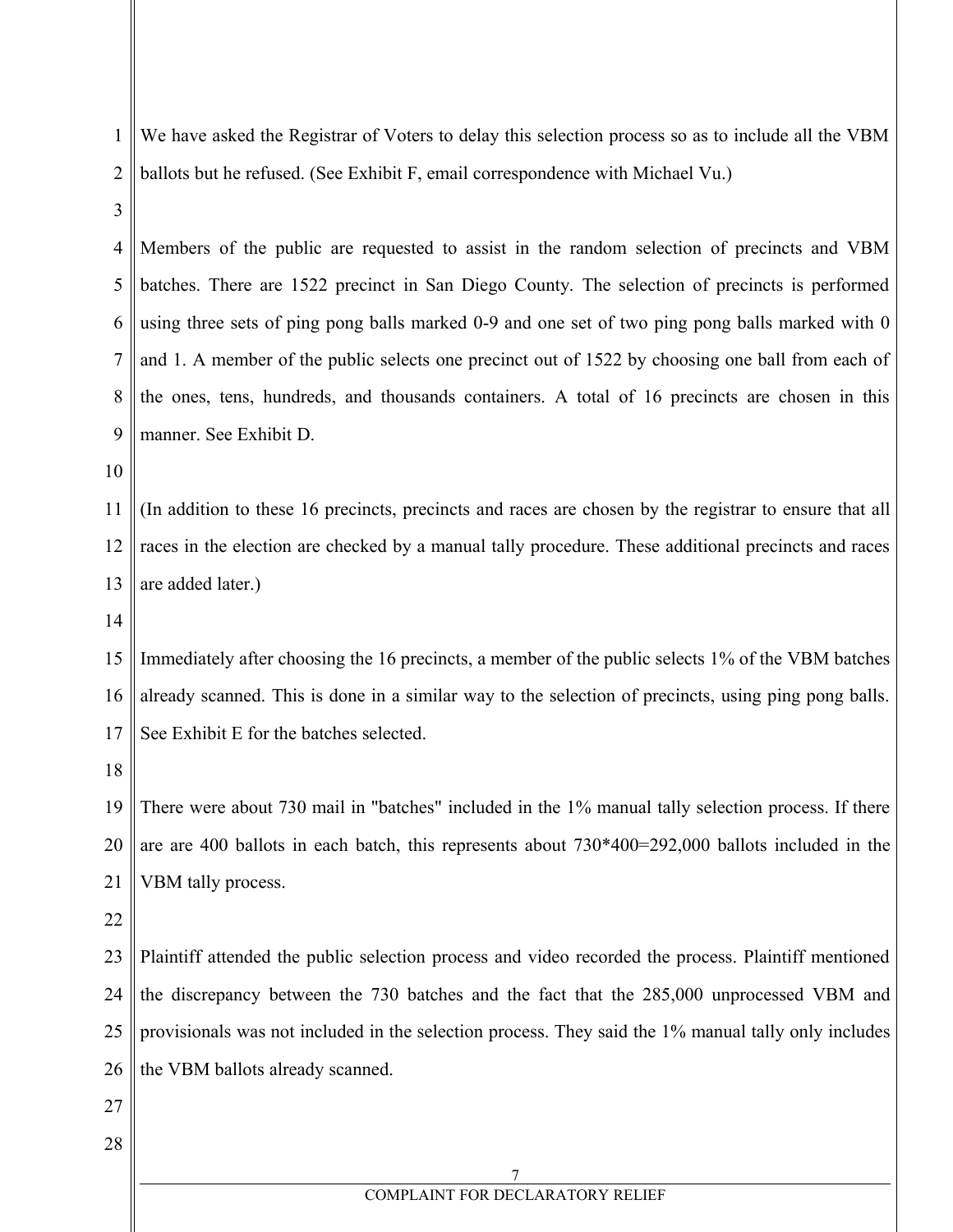1 2 3 4 5 6 In this election, there was also an unusually high number of provisional ballots primarily due to No Party Preference (NPP) voters who have the option of choosing a partisan ballot only for the presidential race for most parties (but not the Republican party). These "crossover" ballots included the presidential race for that party, all the nonpartisan races, but not the strictly partisan races such as central committee members. In this election, the vast majority of cases were NPP voters choosing the DEM ballot so they could vote for Sen. Bernie Sanders.

7

8 9 10 11 12 13 Strictly speaking, these ballots could have then be placed with the other ballots for the precinct but poll workers were taught to treat these as "provisional" ballots. The normal and most prevalent use of provisional ballots is to deal with a voter who normally is a VBM voter and who does not have his VBM ballot to turn in. If the voter accidentally also voted by mail, the VBM ballot would already have been received. The VBM ballot will be used and the poll ballot will not. Otherwise, the voter could unintentionally vote twice.

14

15 16 17 Also, there were so many people requesting NPP/DEM ballots that many precincts ran out. In those cases, they opted to use a regular DEM ballot but omit the central committee race. These would also be treated as provisionals.

18

19 According to answers by staff at the ROV, there were about 74,000 provisionals received.

20

## 21 THE CONTROVERSY

22 23 24 25 Plaintiff asserts that the election code states clearly and succinctly that the 1% manual tally be performed in two parts, one part including 1% of all ballots cast at precincts (including provisional ballots and ballots removed in the QC inspection) and one part including 1% of all VBM ballots cast (including the VBM ballots already processed and those still in the queue to be processed).

- 26
- 27
- 28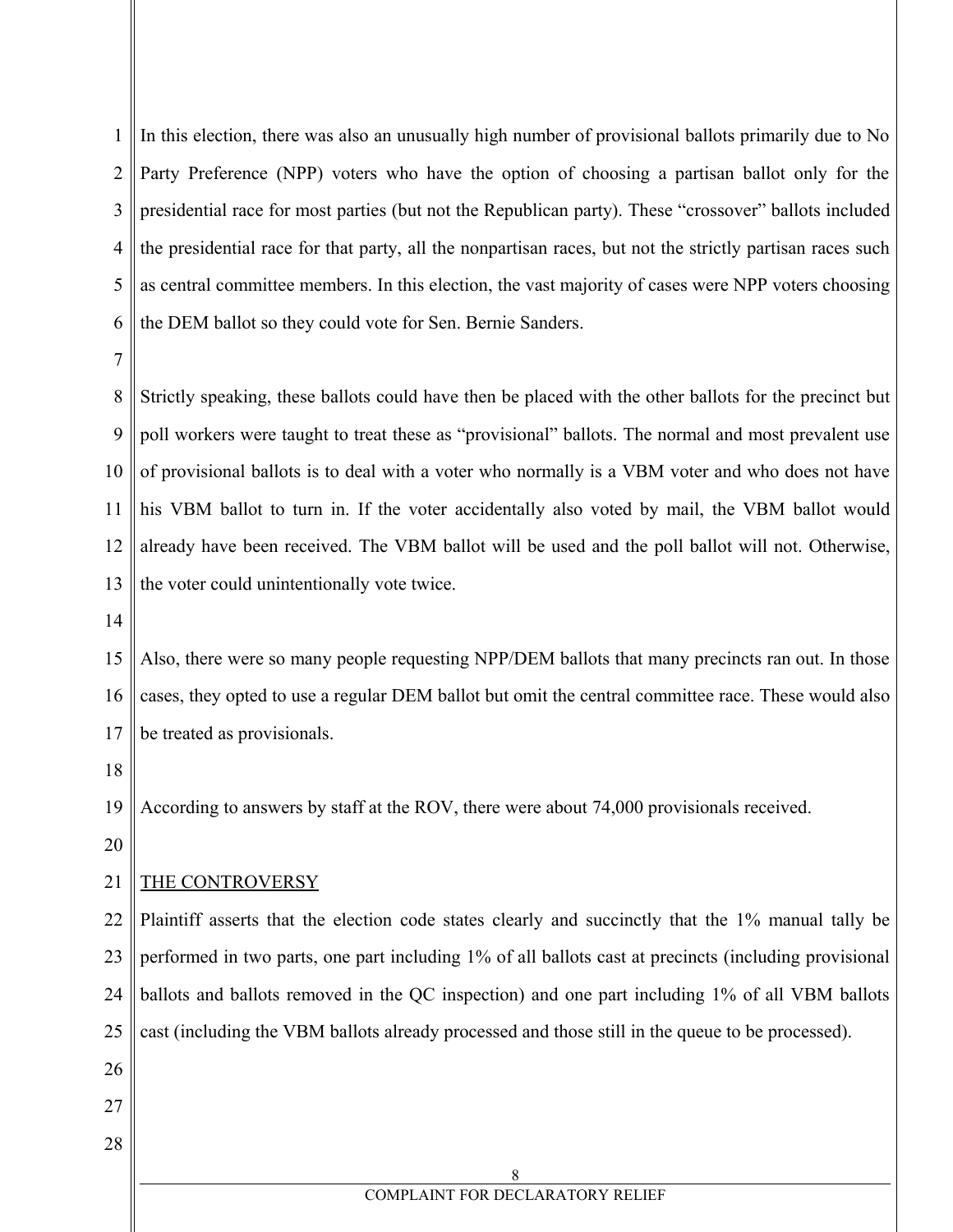| 1              | Instead, the registrar included only about 290,000 VBM ballots in the set of batches that could be    |
|----------------|-------------------------------------------------------------------------------------------------------|
| $\overline{2}$ | selected for the 1% manual tally process, choosing 8 batches, with each batch being about 400         |
| 3              | ballots.                                                                                              |
| $\overline{4}$ |                                                                                                       |
| 5              | He did not include provisional ballots in the set of ballots included in the 1% manual tally. He did  |
| 6              | not include the ballots removed during QC inspection in the set audited by the manual tally. He did   |
| 7              | not include the VBM ballots still in the queue waiting to be processed in the 1% manual tally.        |
| 8              |                                                                                                       |
| 9              | Thus, with 290,000 VBM ballots available for audit in the 1% manual tally, but with about the same    |
| 10             | number waiting to be processed, instead of a 1% manual tally, this should be called the "half-of-     |
| 11             | one-percent manual tally."                                                                            |
| 12             |                                                                                                       |
| 13             | Without question, the Registrar is in violation of the clear intent of the law.                       |
| 14             |                                                                                                       |
| 15             | <b>OUR DEMAND</b>                                                                                     |
| 16             | Plaintiff demands that:                                                                               |
| 17             | 1. A larger sample of VBM ballots be included in the manual tally process. The percentage must be     |
| 18             | at least 1% of the VBM ballots known to have been cast. In this case, it roughly double the number    |
| 19             | of batches originally selected are required.                                                          |
| 20             |                                                                                                       |
| 21             | 2. Essentially all VBM ballots and provisional ballots should be included in the set of ballots       |
| 22             | included in the manual tally process. By including these ballots in the process, more of the process  |
| 23             | is checked, including the ballots removed in the QC inspection.                                       |
| 24             |                                                                                                       |
| 25             | 3. The definition for "batch" according to the election code "means a set of ballots tabulated by the |
| 26             | voting system devices, for which the voting system can produce a report of the votes cast." Plaintiff |
| 27             | asked for data files corresponding to the "report of the votes cast" for batches in the VBM manual    |
| 28             | tally and the Registrar refused to provide these files. In addition, our oversight protocol is        |
|                |                                                                                                       |

# COMPLAINT FOR DECLARATORY RELIEF